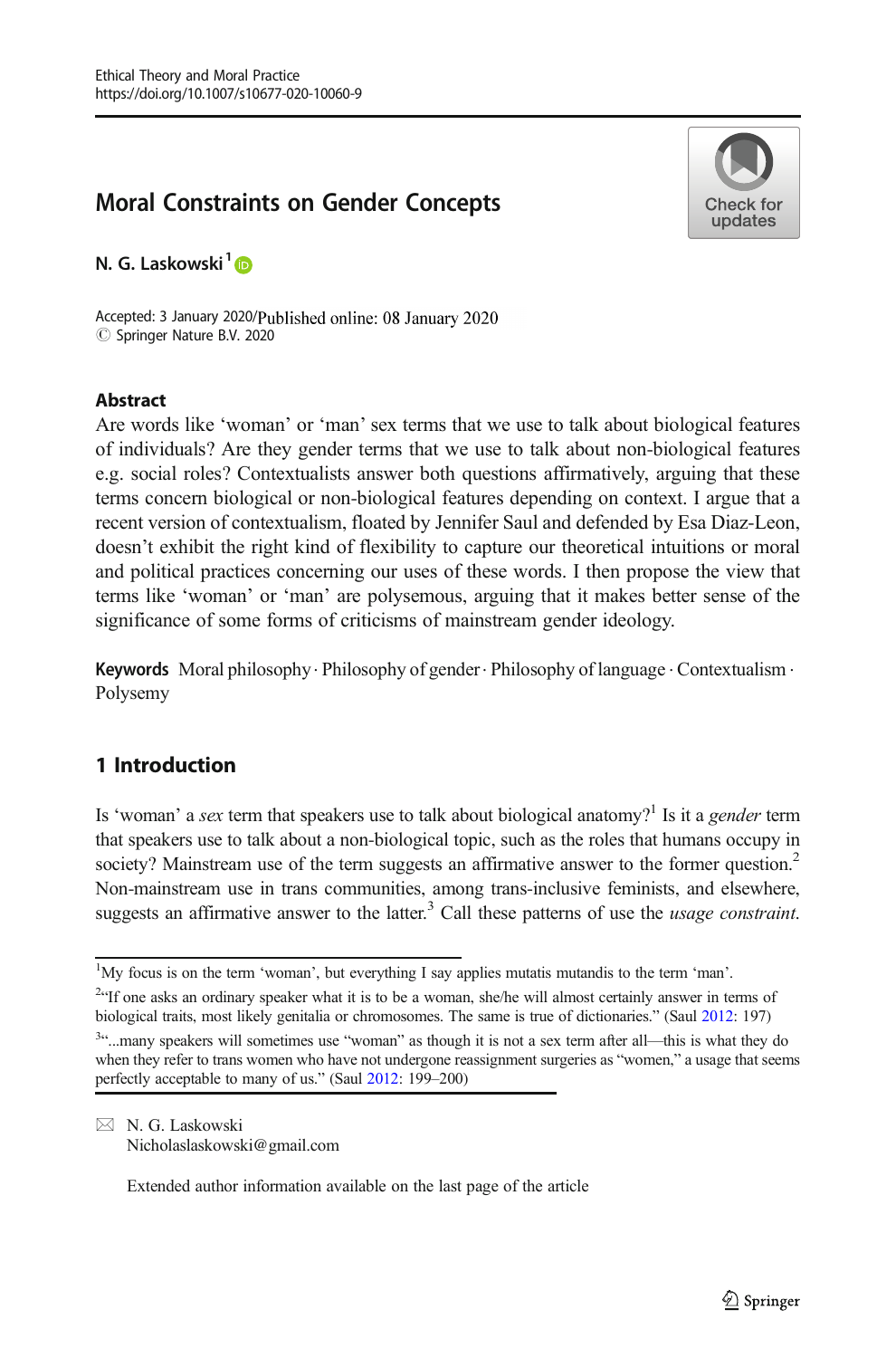But there is some degree of pressure not to answer both questions affirmatively, given the common idea in linguistics that all else equal, the best account of a word is the simplest one on which learning and communicating with it is easiest.<sup>4</sup> Call this the *communicative constraint*. The guiding question of this paper is whether it is possible to provide an account of 'woman' that can satisfy both the usage and communicative constraints.

Several philosophers, including Saul [\(2012](#page-11-0)) and Diaz-Leon ([2016](#page-11-0)), express varying degrees of support for a view of 'woman' that looks up to the task. The basic idea is that 'woman' has a single core profile across contexts of use, thereby satisfying the communicative constraint, but the core is also sensitive to conversational standards that shift from one context to the next, thereby satisfying the usage constraint. In Section 2, I trace the development of this contextualist view about 'woman' from Saul, who offers the view for examination, to Diaz-Leon, who defends a version of the view outright. In Section [3](#page-4-0), I argue that the modifications Diaz-Leon makes to get around Saul's worries with the view sap it of the flexibility that motivates contextualism about 'woman' in the first place. My criticisms point toward an alternative view. In Section [4,](#page-7-0) I float the idea that 'woman' is ambiguous in a particular way. In addition to capturing the apparent shiftiness of the term, I argue that such an ambiguity view makes better sense of the coherence and significance of some forms of trans-inclusive feminist activism.

### 1.1 Contextualism

The term 'woman' appears to live a double life. It seems that speakers use it as a sex term to talk about biological anatomy, such as in medical offices. But it also seems that speakers use 'woman' as a gender term to talk about features of individuals that involve biological anatomy less obviously, e.g. social roles or self-identifications. One high-profile reaction to this phenomenon comes from Saul [\(2012](#page-11-0): 201), who presents the following view on which 'woman' is sensitive to whichever conversational standards are salient in context.

Saul's Contextualism "X is a woman is true in a context  $C$  iff  $X$  is human and relevantly similar (according to the standards at work in C) to most of those possessing all of the biological markers of female sex."

This view purports to capture the conditions under which propositions expressed by uses of sentences containing 'woman' are true in context. I'll pass over the first, "human" condition on the right-hand side of the statement without comment. The second condition has two parts, the first of which concerning "standards at work", I'll discuss when I turn to Diaz-Leon's view in a moment. As for the second part of the second condition involving "possessing all of the biological markers of female sex," Saul is using 'female' as a sex term to talk exclusively about XX chromosomes, vaginal genitalia, and the like.<sup>5</sup> (Saul [2012](#page-11-0): 215) In addition to purporting to capture the truth-conditions of 'woman', the view on offer from Saul looks like it has the resources to explain the term's double life. Consider the following case.

Support for the idea is also found within feminism: "... feminists need to communicate successfully both with each other and with those who are not (yet) feminists, feminists should want to avoid large-scale misunder-standings wherever possible." (Saul [2012:](#page-11-0) 197)<br><sup>5</sup> I follow Saul in employing this terminology but not wading into the controversy surrounding it. For discussion,

see Mikkola ([2017](#page-11-0)).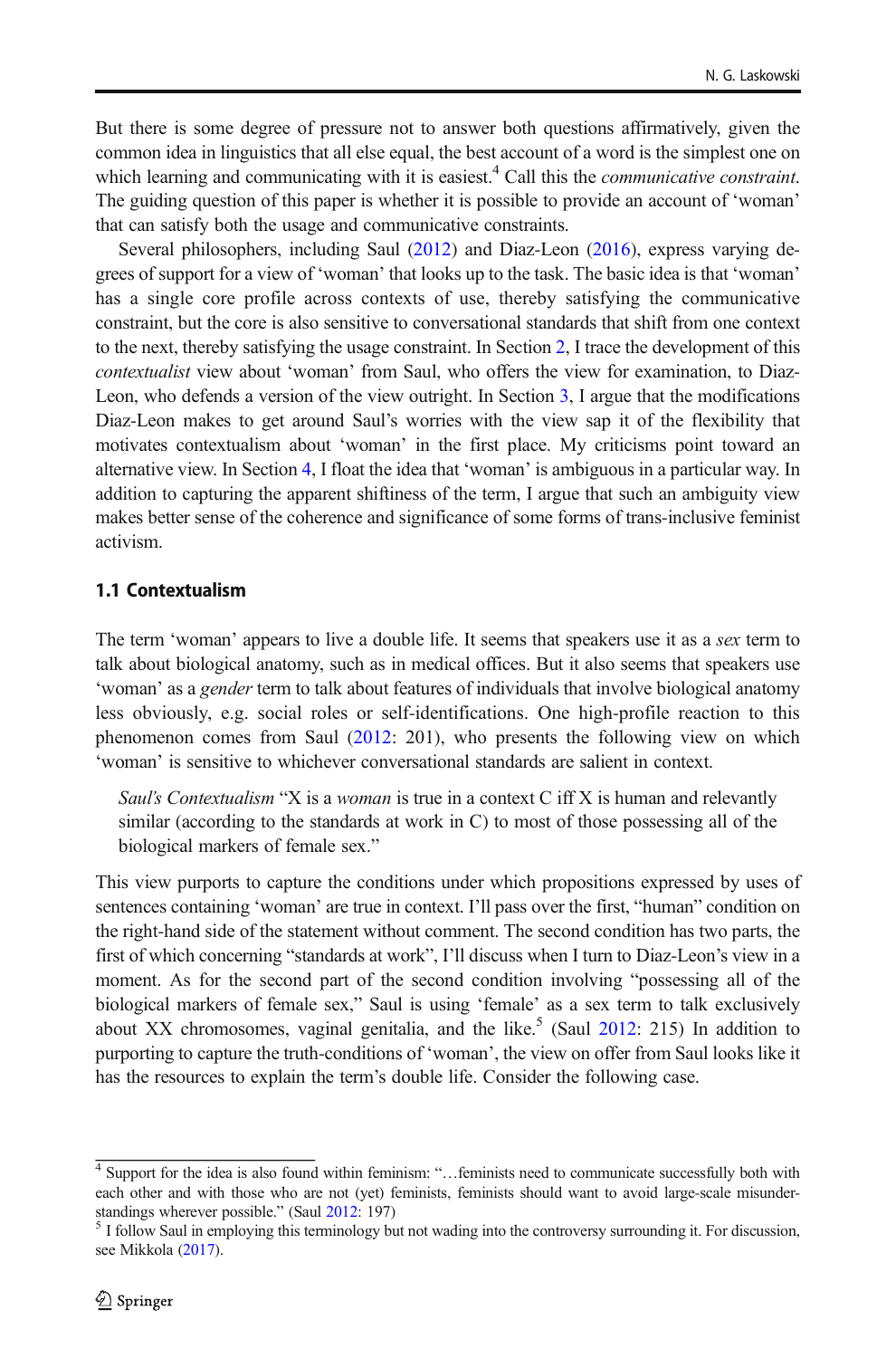Case 1 Lee, who has XX chromosomes, vaginal genitalia, and the like, utters 'I'm a woman' in a discussion concerning screenings for vaginal cancer at a medical office.

Assuming it is plausible to maintain that one of the "standards at work" is the standard of having female anatomy, the view on offer from Saul predicts that 'woman' contributes a constituent concerning female anatomy to the proposition expressed by the utterance of the sentence 'I'm a woman'. That would appear to explain why 'woman' is being used as a sex term in Case 1. Now consider another case.

Case 2 Harper, who has XY chromosomes, penial genitalia, and the like, utters 'I'm a woman' in a discussion among trans-inclusive feminists.

Unlike in the previous case, none of the "standards at work" plausibly involve female anatomy in Case 2. So, the view on offer from Saul predicts that 'woman' doesn't contribute a propositional constituent involving female anatomy. That appears to explain why Harper uses 'woman' as a gender term in Case  $2<sup>6</sup>$  The view on offer from Saul looks like it can explain the double life of 'woman' – it can satisfy the usage constraint.

Nevertheless, Saul stops short of endorsing contextualism about 'woman' out of concern for the predictions that the view yields in the full range of cases involving trans individuals. (Saul [2012](#page-11-0): 203) Consider the following case.

Case 3 Ash, who possess XY chromosomes, penile genitalia, and the like, utters 'I'm a woman' in a conversation in which the dominant number of participants are *tradition*alists who reject any non-sex involving use of 'woman' explicitly.

Since the "standards at work" appear female anatomy-involving, Saul would worry that Ash isn't using 'woman' as a gender term – that Ash's utterance of 'I'm a woman' is false. Saul would suggest that the problem with such a result is that it "doesn't do justice to trans women's claims".<sup>7</sup> (Saul [2012](#page-11-0): 210) Saul is well aware that not everyone would share this concern. According to Saul, it's a concern that raises difficult issues concerning whether political, moral, or more broadly normative considerations have a role to play in philosophical semantics. For the sake of argument, I follow Saul in assuming that an adequate characterization of 'woman' should predict that Ash is using 'woman' as a gender term in Case 3.

Diaz-Leon ([2016](#page-11-0)) is a fellow traveler, offering a full-throated defense of a contextualist approach to characterizing 'woman'. In particular, Diaz-Leon argues that such an approach has no trouble with cases like Case 3. In part because the dominant number of conversational participants are traditionalists in Case 3, it looks like the "standards at work" in it are sexbased, involving only XX chromosomes, vaginal genitalia, and the like. This seems to mean, as we've seen, that Ash is using 'woman' as a sex term on Saul's contextualism. However, according to Diaz, Saul's contextualism is stuck with this result in virtue of the *attitudes* of traditionalists. On Saul's contextualism, Ash is using 'woman' as a sex term because the view includes the attitudes of traditionalists among those features determining the "standards at

<sup>&</sup>lt;sup>6</sup> Results like these lead Saul to frame the view as an improvement over Haslanger's ([2000](#page-11-0)). <sup>7</sup> Arguably, a version of this case in which it is one of the traditionalist's using 'woman' instead of Ash (as in e.g. a traditionalist uttering 'You, Ash, aren't a woman') might be one in which it is even clearer that the term is being used as sex term, since on some views, speaker intentions play a big role in determining how our words are used. Feel free to substitute such a version of the case if that seems more compelling. I am using Case 3 as it is because I don't find the alternative kind of case to pose a clearer challenge, and I wish to maintain structural continuity with the other cases in this paper.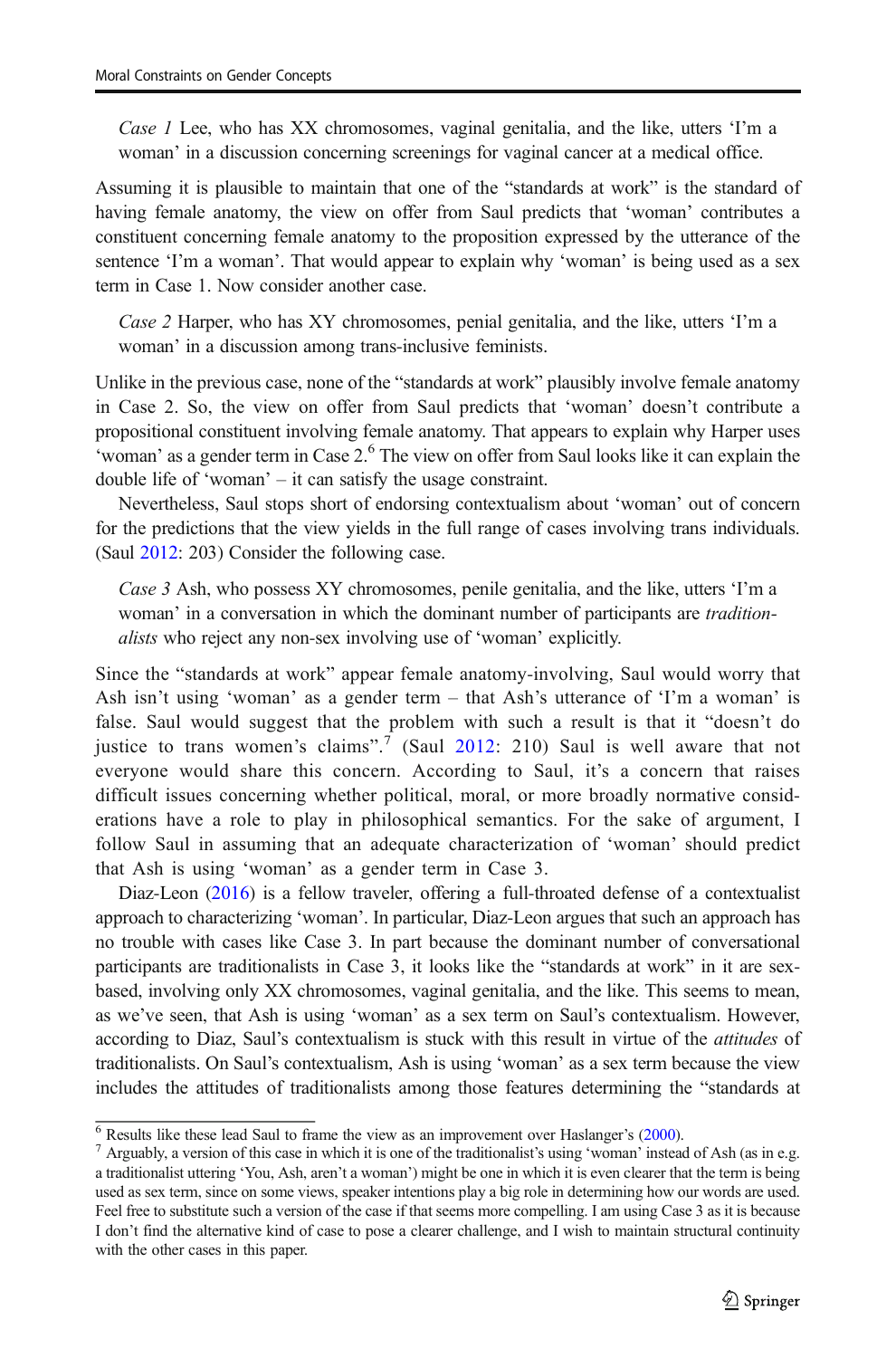work" in context. In light of this observation, Diaz-Leon suggests a path forward: replace this feature with a new one. Diaz-Leon's idea is that moral or more broadly normative considerations play a role in determining the "standards at work" in context.

Diaz-Leon's Contextualism  $X$  is a woman is true in a context  $C$  iff  $X$  is human and relevantly similar (according to the standards at work in C) to most of those possessing all of the biological markers of female sex, where the standards at work are determined by the overall balance of normative considerations." (Diaz-Leon  $2016: 251$  $2016: 251$ )<sup>8</sup>

This view looks like it has the resources to make the right predictions. There seem to be non-biological features in some of the cases that *matter*, morally speaking. For example, it is plausible to think that denying an individual's self-identification causes distress. Such denials might be thought to exhibit disrespect or risk inculcating feelings of alienation, perhaps not unlike the way in which it might be disrespectful or alienating to insist to a theist that they aren't really a believer.<sup>9</sup> If so, then the balance of normative considerations might determine that a non-biological, gender-involving standard is "at work" in Case 3, not a biological, sex-involving standard. Plausibly, too, Ash is relevantly similar in terms of self-identification to most of those possessing all of the biological markers of female sex. Thus, Diaz-Leon's view predicts that Ash is using 'woman' as a gender term in Case 3.

Diaz-Leon's insight is that cases like Ash's don't reveal a problem for the kind of contextualist view that Saul proposes, per se. Rather, such cases bring out that the problem lies in those features determining the "standards at work" in context, i.e. the theory of salience baked into Saul's contextualism. Before evaluating Diaz-Leon's contextualism more closely, I am first going to head off a tempting objection to Diaz-Leon's account of Case 3 that will clarify an important feature of the view.

Again, Diaz-Leon's innovation is the claim that normative considerations play a role in determining the standards that are salient in context. This is what allows Diaz-Leon's view to predict that because self-identification matters morally, Ash is using 'woman' as a gender term. On broadly Humean traditions in moral philosophy, however, that which matters morally depends on our attitudes, like our desires. On such views, it could be that the desires of traditionalists, including their (say) desire to maintain mainstream linguistic practice, play a role in determining that which matters in Case 3. If so, then having female sex characteristics could matter most in that context. On this line of thought, Diaz-Leon's view predicts that Ash uses 'woman' as a gender term only on the assumption that what matters *doesn't* depend on attitudes. But Diaz-Leon is in no position to make such an assumption. Or so one might object.

Grant that what matters morally depends in some way on our desire-like attitudes. On this assumption, having female-sex characteristics matters, because traditionalists desire to maintain the mainstream linguistic practice of using 'woman' to talk about female sex characteristics. On this supposition, too, self-identification also matters, because Ash (say) desires not to be misgendered.

However, it doesn't follow that self-identification matters *more* than having female sex characteristics. Nor does it follow that having female sex characteristics matters more than self-

<sup>&</sup>lt;sup>8</sup> Diaz-Leon offers several statements of the view that differ subtly from one another. My presentation of Diaz-Leon's view strives to illustrate the evolution of the view from Saul, while remaining faithful to Diaz-Leon's suggested changes.

 $<sup>9</sup>$  See Kapusta [\(2016\)](#page-11-0).</sup>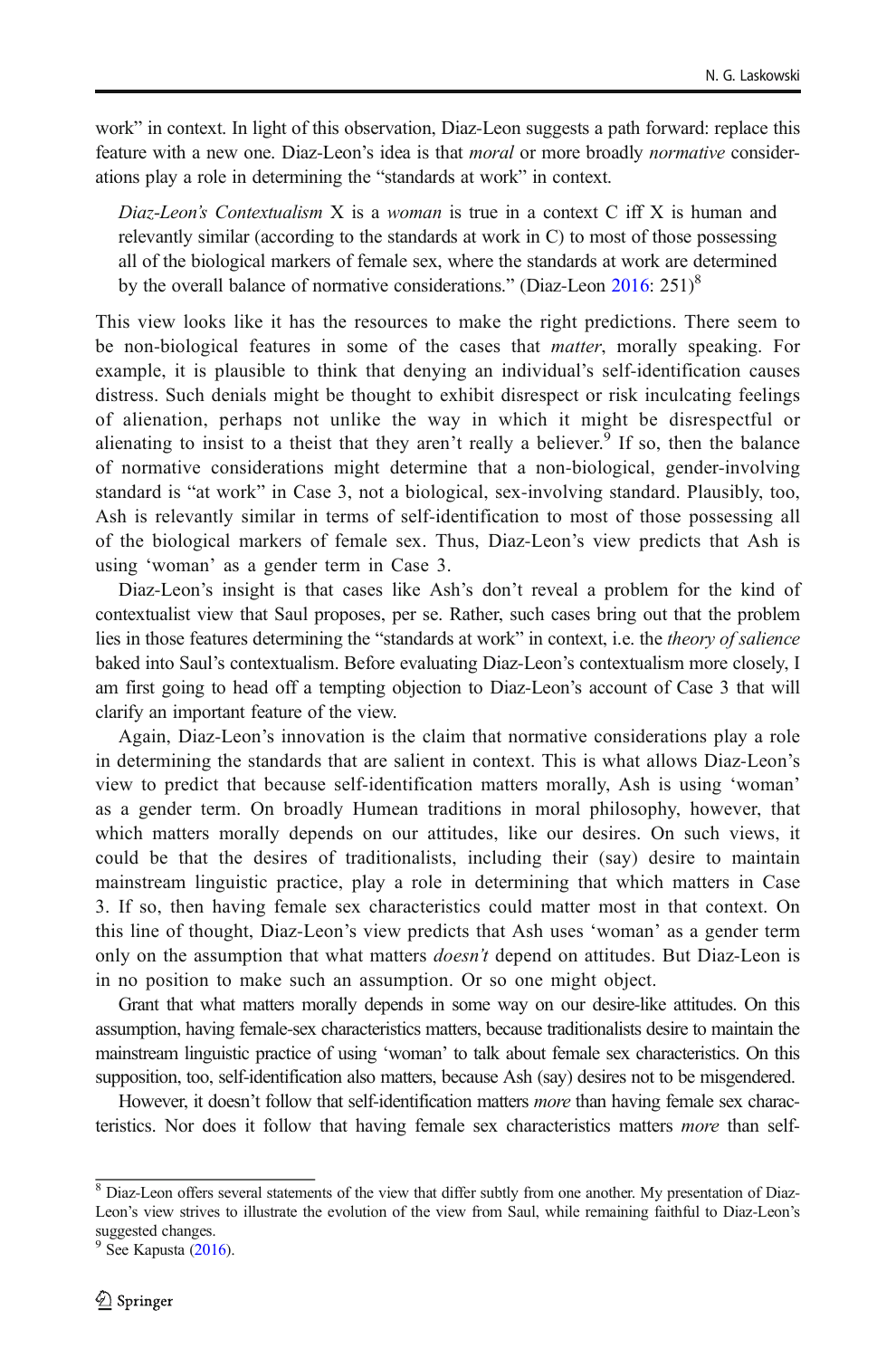<span id="page-4-0"></span>identification. For it to follow that self-identification matters more than having female sex characteristics, the desire to avoid being misgendered has to carry *more moral weight*. For it to follow that having female sex characteristics matters more than self-identification, the desire to maintain mainstream linguistic practice has to carry *more moral weight*. The claim that what matters morally depends on our desires entails neither of these further claims on its own. Thus, the question of whether morality depends on our desires is orthogonal to the question of which standard matters most in Case 3. Diaz-Leon need not worry about the tempting objection.

Nevertheless, the tempting objection does make clear that another assumption is at play in this debate. Namely, Diaz-Leon must assume that some features, e.g. self-identification, carry some moral weight, at least enough to outweigh whatever weight there might be in having female-sex characteristics some of the time. After all, that's how Diaz-Leon's view predicts that Ash uses 'woman' as a gender term in Case 3. In the next section, however, I'll argue that this assumption makes it difficult for Diaz-Leon to handle other kinds of cases and hence difficult to satisfy the usage constraint compellingly.

#### 1.2 Problems with Diaz-Leon's Contextualism

In the previous section, I illustrated how Saul's contextualism accommodates the usage constraint. But I also illustrated how the view struggles to predict that, in Case 3, Ash is using 'woman' as a gender term. I then discussed how Diaz-Leon's contextualism appears to improve Saul's, by accommodating the usage constraint and predicting that Ash is using 'woman' as a gender term in Case 3.

Recall, however, that part of what motivates Saul to examine contextualism about 'woman' in the first place is its promise in accommodating cases in which speakers use 'woman' as a gender term and other cases in which speakers use it as a sex term. Diaz-Leon never circles back to discuss the latter. The main lesson of this section will be that Diaz-Leon's view has difficulty accounting for such cases. While Diaz-Leon's view has the benefit of making the right prediction about Ash, it has the cost of failing to satisfy the usage constraint. Or so I'll now argue.

Consider another example.

Case 4 Jo, who has XY chromosomes, penial genitalia, and the like, utters 'I'm a woman' while visiting a friend at a crisis center offering counseling to victims of rape, the overwhelming majority of whom at the center are female.

Mainstream usage of 'woman' suggests that speakers use it as a sex term in some scenarios. Case 4 is put forward as such a scenario  $-$  Jo is using 'woman' as a sex term.<sup>10</sup> Suppose, however, that Jo is so fed up with being misgendered that they would become severely

 $10$  I am not claiming that it is impossible to use 'woman' as a gender term in crisis centers. Indeed, YWCA Spokane, which offers domestic violence services, states admirably and explicitly that they "will never turn a person away based on gender identity, sexual identity, sexuality, race, or ethnicity" [\(https://ywcaspokane.org/hud](https://ywcaspokane.org/hud-proposal/)[proposal/](https://ywcaspokane.org/hud-proposal/)). In such a context, which I've chosen, admittedly, based on my anecdotal experience, it's plausible that 'woman' is used as a gender term. But not all contexts are alike. To take another actual but less personally relevant example, Vancouver Rape Relief & Women's Shelter states explicitly that "Trans people deserve and must live in safety, and have the equal rights and opportunities that are promised to us all. While some of our core services are not open to people who do not share our life experience of being born females and raised as girls into our current womanhood, we have a collective commitment to see to the safety anyone who calls our crisis line, including trans people. (emphasis mine, [https://www.rapereliefshelter.bc.ca/learn/resources/who-we-serve\)](https://www.rapereliefshelter.bc.ca/learn/resources/who-we-serve)". Plausibly, 'woman' is used as a sex term in such a context. Case 4 is put forward as a case where the center is more like the Vancouver shelter than the one in Spokane.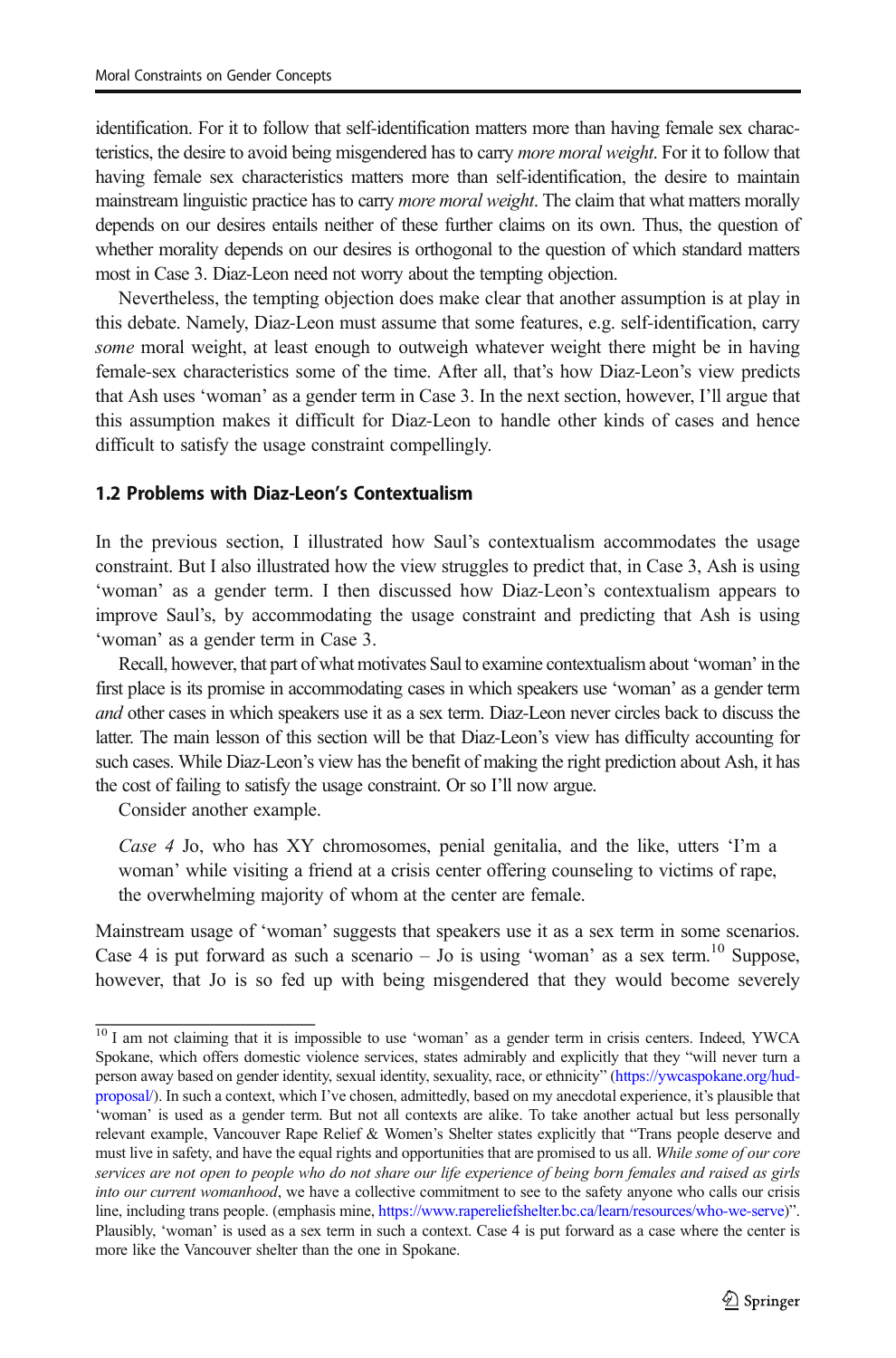depressed and hence suicidal if 'woman' were not being used as a gender term.<sup>11</sup> Plausibly, self-identification would then carry the most moral weight. After all, Jo's life in part depends on it. Because features that carry moral weight determine which standards are salient in context on Diaz-Leon's view, and because self-identification is a non-biological feature, Diaz-Leon's view predicts that a non-biological standard is salient in Case 4. Thus, Diaz-Leon's view predicts that Jo is using 'woman' as a gender term, not a sex term. That's a problem.

This might strike readers as too quick, leaving them with the impression that *something* must be awry in Case 4. But Case 4 is no one-off counterexample. It is the result of a simple recipe. Take any case in which 'woman' is being used plausibly as a sex term. Arrange the features such that self-identification matters. Further arrange the features such that selfidentification matters more than any biological feature. The result will be that a nonbiological standard is salient. Thus, speakers will use 'woman' as a gender term.

Getting around this problem requires that self-identification carries enough moral weight to make a non-biological standard salient in cases like Case 3, but not so much moral weight as to make such a standard salient in cases like Case 4. That's too fine a line to walk. The point here is that, on Diaz-Leon's view, 'woman' is used as a gender term in more cases than is compatible with the usage constraint.<sup>12</sup>

In light of this line of criticism, it is natural to wonder whether Diaz-Leon's view is a genuine form of contextualism rather than a form of invariantism in disguise, in which no part of the term shifts across contexts. Consider paradigmatically contextual terms like 'I' or 'me'. We use these terms to talk about different speakers in different contexts. In fact, every context with a different speaker yields a different topic. Compare the number of contexts with different speakers to the number of contexts in which self-identification is not very morally significant. It's no contest. But just as we would begin to doubt whether 'I' or 'me' are contextual if we only ever used them to talk about anyone besides me, the author, we should doubt that 'woman' is contextual on Diaz-Leon's view for similar reasons.

In reply, Diaz-Leon could insist that 'woman' is more analogous to terms like 'I' than it seems on a first pass. Sure, Diaz-Leon might say, because the world is such that selfidentification matters morally, 'woman' is used as a gender term in a surprising number of cases. And sure, Diaz-Leon might also say, the world is such that 'I' is used in a huge variety of ways, e.g. as a Jennifer-Saul-term, Esa-Diaz-Leon-term, Angela-Merkel-term, Serena-Williams-term and so on. But, Diaz-Leon might then say, the source of this difference between 'woman' and 'I' is the nature of our world, not the nature of these words. In principle, the world could be such that we use 'woman' to talk about a huge variety of different standards in different contexts, perhaps equally as many standards as there are speakers occupying contexts. In other words, 'woman' and 'I' differ only superficially. Or so Diaz-Leon might say.

Grant the point that 'woman' and 'I' owe their differences to worldly features that can be ignored. Still, on Diaz-Leon's view, there is a real difference between the nature of 'woman' and 'I', owing to the role that *normative* considerations play in uses of the former. Normative principles are widely held to be metaphysical necessary if true, e.g. necessarily there's an obligation to treat persons with

<sup>&</sup>lt;sup>11</sup> By using details involving crisis centers and depression-induced suicides in philosophical examples, I risk implicating that I do not take these matters seriously. Allow me to cancel that possible implicature. Sexual violence, depression, and suicide are all issues that hit close to home. I take these morally significant issues deeply seriously.

<sup>&</sup>lt;sup>12</sup> Over the course of developing my objection, I came to learn that Bettcher [\(2017](#page-11-0)) raises a similar worry with Diaz-Leon's view. But Bettcher does so in the context of a survey article, and hence only has the space therein to gesture toward the problem. My presentation can be thought of as expanding on Bettcher's compressed insight.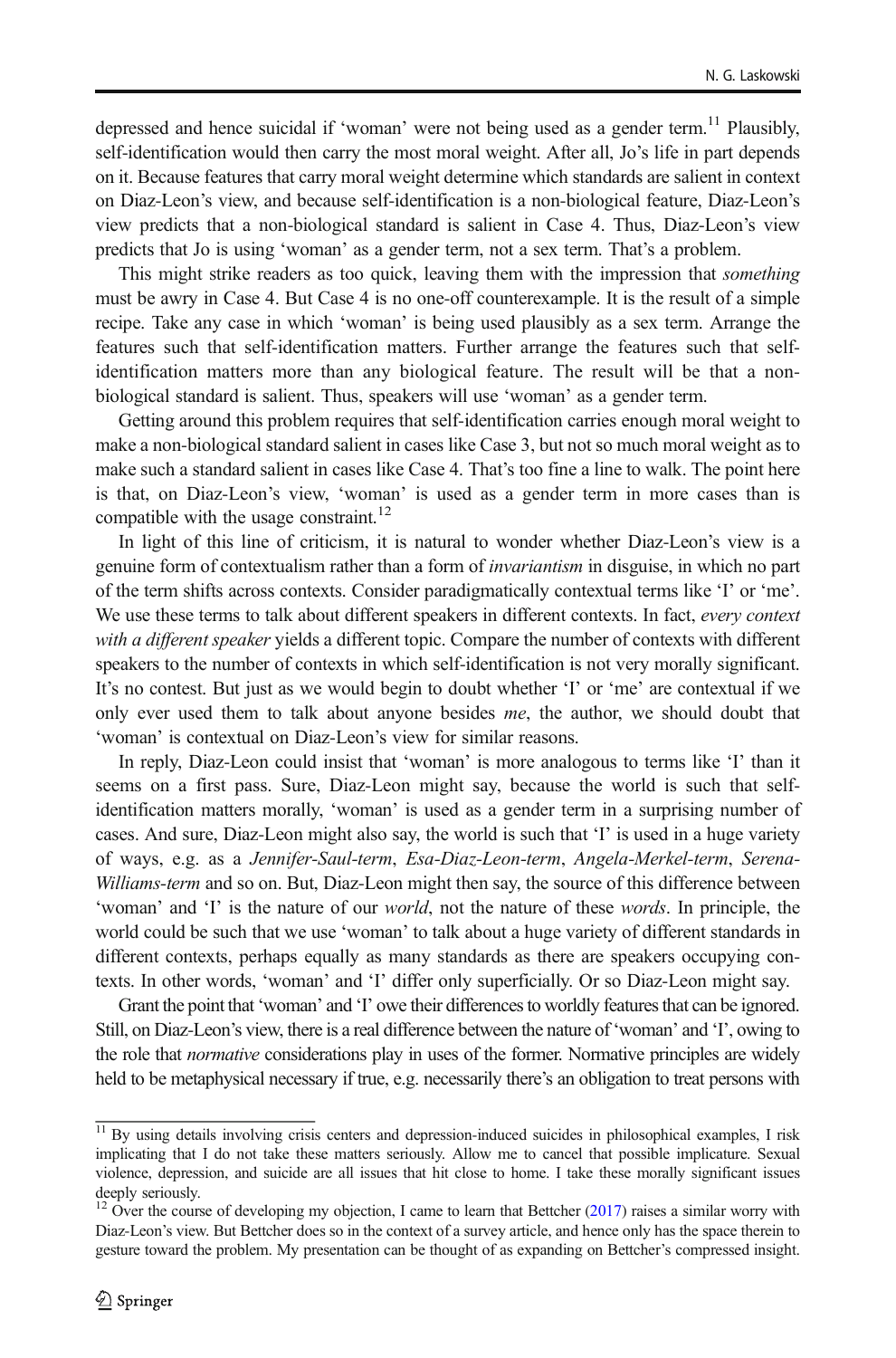respect if there's an obligation to treat persons with respect at all. If that's right, then there will be a number of worlds that are such that e.g. misgendering amounts to a form of disrespect, and hence a number of worlds in which there's an obligation not to misgender. In other words, there will be a number of worlds in which non-biological standards are salient, where 'woman' is used as a gender term. But then it seems like 'woman' is far less flexible than 'I'. Thus, even granting the imagined response from Diaz-Leon, 'woman' seems different on Diaz-Leon's view from paradigmatically contextualist terms like 'I'.

There is another response to these concerns with Diaz-Leon's view. It's no problem, one might claim, that Jo is using 'woman' as a gender term in Case 4. Yes, typical cases involving medical scenarios or crisis centers are ones in which biological features carry the most moral weight. But Case 4 isn't typical – it's a case where non-biological features carry the most moral weight, in virtue of the fact that Jo would become strongly upset upon being misgendered. Accordingly, one might think, there's no problem with making an exception for Case 4.<sup>13</sup>

On one way of understanding this response, it's calling into question the usage constraint. Because any adequate characterization of 'woman' must accommodate the usage patterns of the term, such patterns place constraints on an adequate characterization of 'woman'. The pattern at issue in this paper is that speakers sometimes use 'woman' as a sex term and sometimes use it as a gender term. Case 4 is put forward as an illustration of cases of the former type. The response above call this into question – it denies that Case 4 is one in which the speaker uses 'woman' as a sex term.

Keep in mind, however, that Case 4 is supposed to be illustrative. Even if it turns out to be a case in which the speaker is using 'woman' as a gender term, there will still be other, similar cases in which speakers are using 'woman' as a sex term where the non-biological features are such that Diaz-Leon's view predicts otherwise. Again, Case 4 follows a recipe. One could go through every case generated by the recipe, arguing that each of them are actually cases in which speakers are using 'woman' as a gender term. But doing so would seem to amount to a flat-out rejection of the usage constraint, and the start of an entirely different debate.

In a last-ditch effort, one might grant these worries but insist that they're not problems, because Diaz-Leon's view is put forward as a revisionary one. While it's true that Diaz-Leon's contextualism makes predictions that are at odds with the usage constraint, one might say, it's also true that speakers should put in some effort to use 'woman' in the way the view predicts we've been using it from here on.

Three comments: Firstly, Saul entertains the idea that we should consider contextualism as a revisionary proposal. (Saul [2012](#page-11-0): 402). In response, Diaz-Leon is explicit about the nature of the project:

"In response, I want to argue that we can see this point [Saul's claim that "disagreements over who counts as a woman are simply not to be settled by appeal to the facts of language"] also as a genuinely linguistic point, that is, as a *descriptive* claim about the (actual) meaning of woman, not just as a revisionary proposal about how the term woman should be used, given our moral and political aims…I want to argue that it is also possible to provide moral and political considerations that are relevant with regard to the *descriptive project* of finding out the meaning of woman." (Diaz-Leon [2016:](#page-11-0) 248-249, emphasis mine)

 $\frac{13}{13}$  In correspondence, Diaz-Leon offers a reply in this spirit.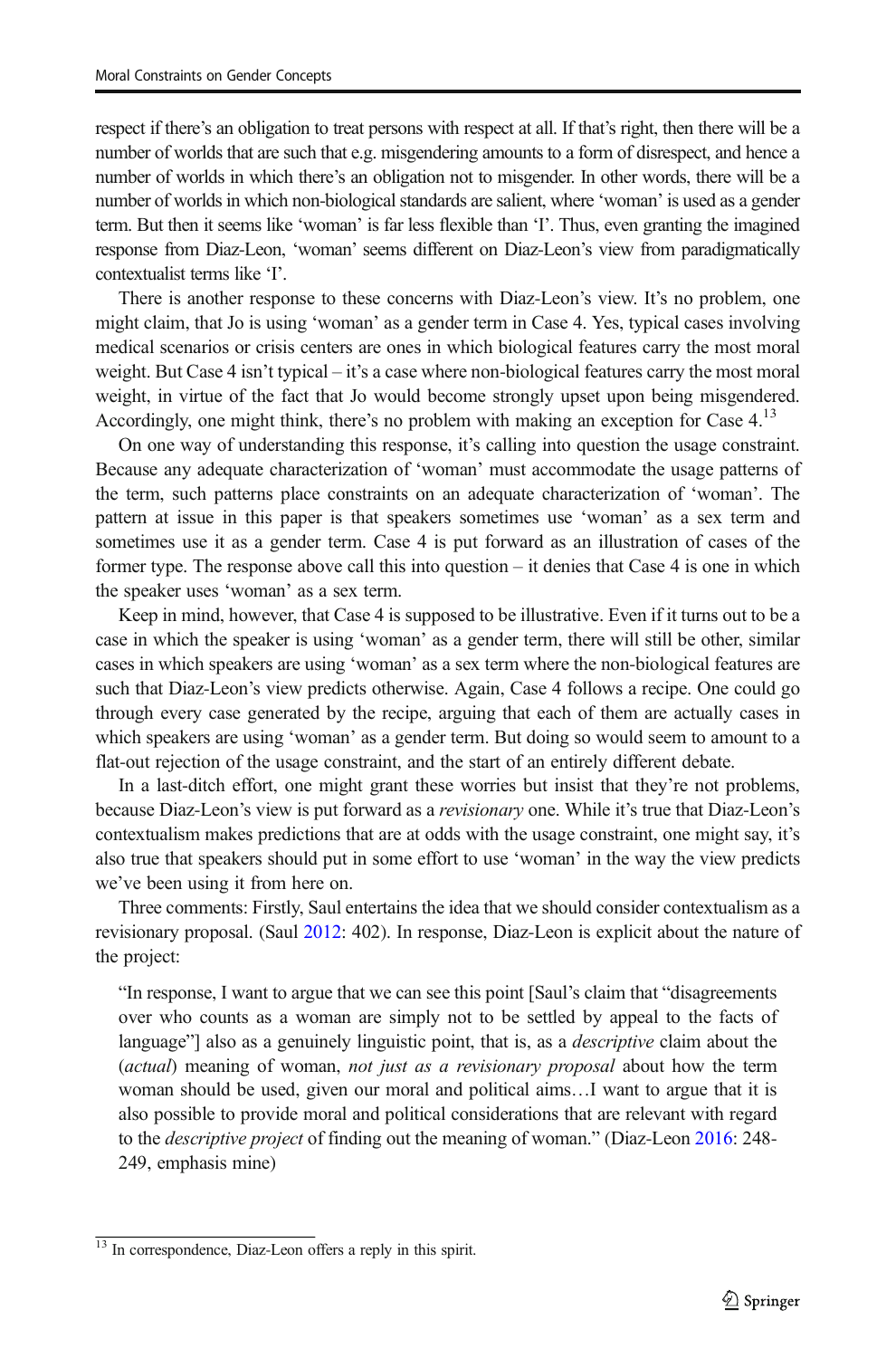<span id="page-7-0"></span>Of course, however, while Diaz-Leon might not conceive of the project as revisionary, it nevertheless could be that it's best conceived of as such. This brings us to the second response, which is more concessive. Yes, it very well could be that the prospects for contextualism are best when seen through the revisionary lens. This point is exactly right, and it's one to which I'll return toward the end of this paper. However, and this is the third response, it's also worth noting that contextualism doesn't, on the face of it, sit well with the revisionary goal of changing how 'woman' is used. For one of the central insights of contextualism is that speakers have less of a say, as it were, in how words are used, in virtue of the fact that *context* does a lot of the heavy lifting.<sup>14</sup>

# 2 Toward an Alternative Account

Recall, I set out to determine whether contextualist views of 'woman' can satisfy the usage and communicative constraints. So far, however, I have said very little about the latter. This is in a way unsurprising. For one of the main selling points of contextualist views, generally speaking, is that they associate a *single* component with words across contexts, making the communicative constraint satisfiable rather straightforwardly. As such, the question taking center stage has not been whether contextualist views like Saul's and Diaz-Leon's can satisfy the communicative constraint. Rather, the question has been whether they can satisfy the usage constraint. In the space remaining, I explore the following idea: starting with views that have an easy time with the communicative constraint, like contextualism, might end up occluding a promising route to satisfying both constraints. Perhaps if we *start* with views that seem to have an easier time with the usage constraint, we'll then end up with a view that satisfies both constraints.

From this perspective, the obvious alternative is the view that 'woman' is *ambiguous –* it has a sex-involving meaning or a gender-involving meaning, not a single meaning that determines different semantic values in different contexts. On such a view, speakers sometimes use 'woman' to communicate the sex-involving meaning but sometimes use it to communicate the gender-involving meaning. This view makes the usage constraint a piece of cake.

But it also faces an awkward difficulty: the communicative constraint tends to motivate philosophers to *minimize* ambiguities whenever possible. Take a word like 'good' from ethics, for example. Rarely in everyday use, it seems, do speakers have any trouble understanding what people mean with this term. This would be hard to square if 'good' were ambiguous, however. So, ethicists tend to conclude that 'good' and other ethically significant terms like it are not ambiguous.<sup>15</sup>

 $\frac{14}{14}$  Another reply that Diaz-Leon suggests in correspondence distinguishes between normative considerations that are of the right kind to fix which standards are salient and those that aren't. Diaz-Leon could then claim of Case 4 that while Jo's risk of suicide from misgendering is a serious moral concern, it's the wrong kind of moral concern to affect which standard is salient in context. It's a normative consideration that can be screened off in the theory of contextual salience.

But it seems that such a response makes Diaz-Leon's view hostage to a solution to an even harder question – the question of how to distinguish reasons of the right and wrong kind. In other words, the problem with this response is that it involves jumping from the pan to the fire. See D'Arms and Jacobson [\(2000\)](#page-11-0) and Rabinowicz and Rønnow-Rasmussen ([2004](#page-11-0)) to get a sense of the difficulty of the issue.<br><sup>15</sup> See especially Finlay [\(2014](#page-11-0)). Ziff ([1960](#page-12-0)) and Thomson [\(1992\)](#page-11-0), among others, also counsel caution before

claiming that 'good' is ambiguous.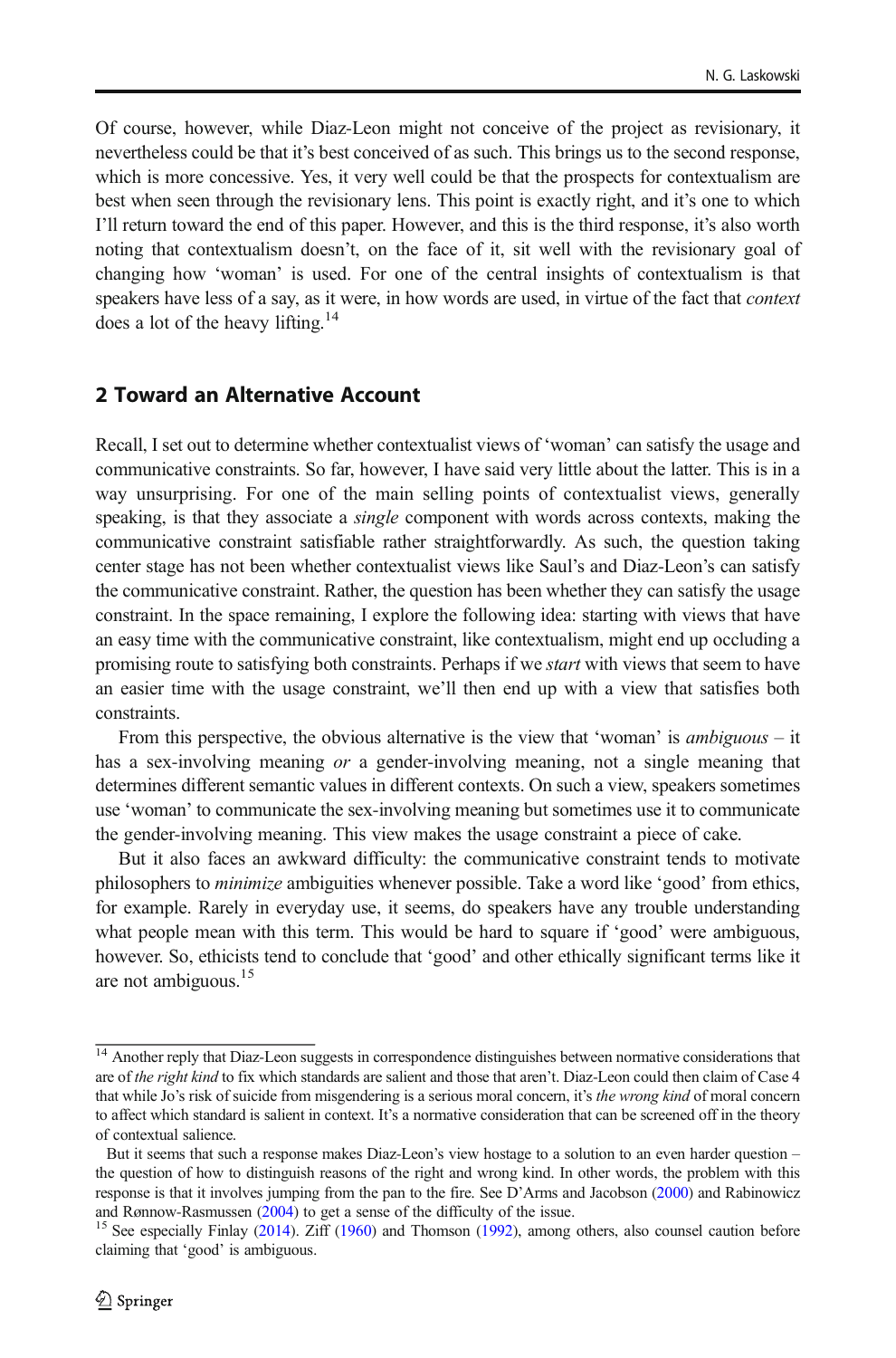Recently, however, the idea that there are different kinds of ambiguities, some better than others with respect to preserving the appearance that speakers often succeed in communicating with one another, has been garnering attention in philosophy.<sup>16</sup> A term that is ambiguous has multiple meanings. That much is familiar. Less familiarly, a term can be ambiguous in the sense that it is homonymous, having multiple unrelated meanings, or it can be ambiguous in the sense that it is *polysemous*, having multiple *related* meanings.

Standard examples of terms that are homonymous include 'bank'. This term has one meaning involving financial institutions and another involving rivers. Compare the homonymous ambiguity of 'bank' to the polysemous ambiguity of 'cut'. The term 'cut' has a meaning involving incision, another involving turning sharply, passing objectionably in a que, insulting someone, and so on. The principle difference between 'bank' and 'cut' is that the meanings of the former appear completely unrelated to one another, while the meanings of the latter all seem to have something to do with the idea of division. Such relations appear to preserve our ability to communicate successfully  $-$  it's perhaps rarer to ask for clarification when an interlocutor uses a word like 'cut' than it is when they use a word like 'bank'. The point is that there need not be reasons to avoid an ambiguity approach to characterizing a term, and so there need not be reasons to avoid an ambiguity approach to 'woman'.<sup>17</sup>

Of course, however, that there might not be any communicative constraint-based reasons against embracing polysemous ambiguity for 'woman' doesn't imply that there are any reasons favoring one. But it's not hard to find such reasons. Consider the etymology of 'woman'. Large groups of speakers have begun using it clearly as a gender term recently. This seems to imply that its meaning descends *historically* from an original one, which is interesting, because historical connectedness is one of the hallmarks of polysemy.<sup>18</sup>

Perhaps even more interestingly, a polysemous ambiguity account of 'woman' appears to have an important advantage over versions of contextualism like Diaz-Leon's. Over the course of defending contextualism, Diaz-Leon issues the following criticism of Bettcher [\(2013\)](#page-11-0), who holds a related view<sup>19</sup> to the one I am floating:

"…if we adopt a multiple-meaning account [or, relatedly, a polysemy account], we are accepting the existence of certain meanings that are exclusionary. That is, we will understand some speakers in some contexts as using *woman* in a way that is exclusionary…And this will have the consequence that whether (some) trans women count as women in some contexts will depend on which meanings are at issue…And this seems problematic." (Diaz-Leon [2016](#page-11-0): 254, original emphasis)

It's true that there will be some meanings of 'woman' that are exclusionary on the view that the term is polysemous. However, and this is key, that's exactly what should be expected on a

 $16$  Polysemy receives plenty of attention in linguistics. See Vicente and Falkum ([2017](#page-12-0)) for an overview. <sup>17</sup> Leslie ([2015](#page-11-0)) suggests a similar view explicitly, arguing in the context of the debate regarding generics that the best way to make sense of them.<br><sup>18</sup> See Viebahn and Vetter  $(2016)$ 

 $19$  Bettcher ([2013](#page-11-0): 240–244) argues that 'woman' has both "dominant" and "resistant" meanings, which map, roughly, onto the polysemous view of 'woman' floated in this paper, where 'woman' has a meaning in mainstream society that is different from the meaning it has among trans and trans-inclusive feminist communities. This is why the views are similar. Though similar, I hesitate to characterize Bettcher's view as polysemic not only because Bettcher doesn't, but also because some of what Bettcher says suggests that speakers can "reject" as "false" attributions of terms with meanings for which they are against, implying that speakers have a degree of linguistic control that is in tension with my understanding of polysemic views. Comparing these views fully requires more space than is available in this paper.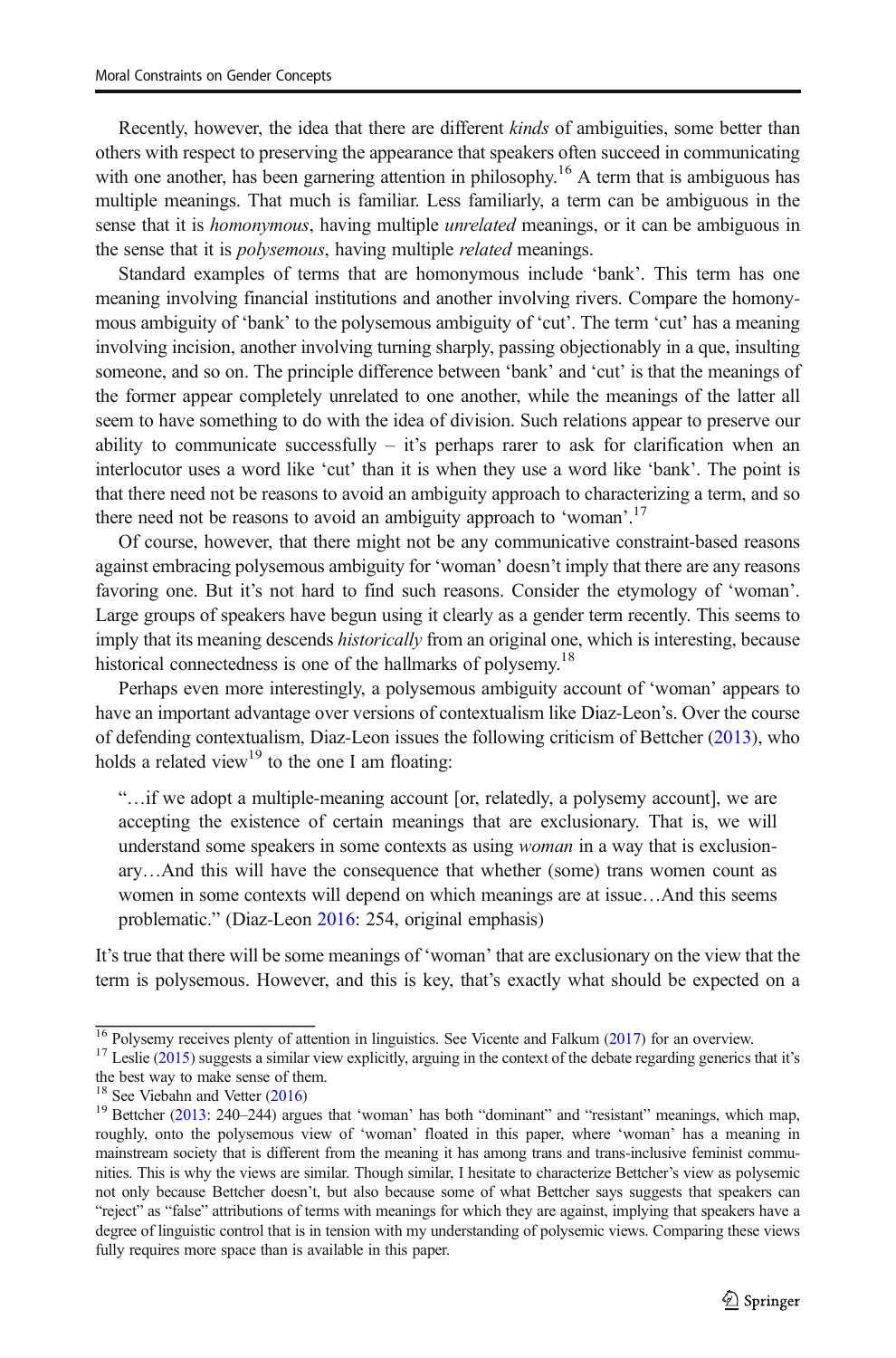realistic portrayal of the current socio-political state of the world. It's hard to deny that mainstream usage of 'woman' often excludes trans individuals. That's part of the reason there even exists trans-inclusive feminist activism. It's precisely because so many speakers in the world use the excluding senses of 'woman' that trans-inclusive feminist activism has teeth. Trans-inclusive feminist activism would make little sense if everyone were already using 'woman' in a trans-inclusive way.

This way of understanding the significance of trans-inclusive feminist activism might seem to imply that philosophers should think about cases like Case 3 differently, where Ash uses 'woman' as a sex term in part because they are surrounded by traditionalists. Indeed, it does have this implication. Saul worries that in cases like Ash's, the contextualist view they explore is morally problematic because it predicts that Ash is using 'woman' as a gender term. Partially as a result, Saul abandons the view. Diaz-Leon shares the worry, setting out to resolve it semantically, by developing a normative version of contextualism predicting that Ash is using 'woman' as a gender term. Saul and Diaz-Leon are right to worry that their views predict that Ash is using 'woman' as a sex term, but wrong to think that the remedy is to find a semantic view that doesn't have this prediction. That's a way of denying that Ash's situation was really ever problematic, and hence a way of saying that there wasn't to begin with any trans-inclusive feminist work to be done in such situations. But there was and is such work – it's just more moral or political than semantic.

On a polysemic picture, one of the goals of trans-inclusive feminist activism is to agitate for broader use of the more inclusive senses of 'woman' available. To touch an earlier point, the resulting picture is a revisionary or engineering one in a particular sense. The goal isn't to engineer a concept or word in the sense of introducing a new one. That's already happened, as use of it among trans and trans-inclusive feminist communities indicate.<sup>20</sup> Instead, at least from the perspective of trans-inclusive feminist activism, the goal is to make the inclusive use of 'woman' more mainstream.<sup>21</sup>

It might be said in response that the polysemy view doesn't have the advantage of making better sense of trans-inclusive feminist activism than Diaz-Leon's contextualism. Suppose Diaz-Leon were to supplement their brand of contextualism with resources broadly available to semantic externalists, on which words, roughly, mean what they do in virtue of referring to what they do, and they refer to what they do in virtue of being causally connected via chains of use to baptismal events introducing them or in virtue of being connected deferentially to use among

 $20$  In a recent paper, Bogardus [\(forthcoming:](#page-11-0) 23) argues, among other things, that attempts to provide a transinclusive account of 'woman' that depend on the possibility of conceptual engineering are either "impossible to complete due to unintelligibility" or "impossible to complete, at least in a way that includes all or even most trans women". There isn't enough space to investigate Bogardus' argument fully. But focus on the first disjunct. Note, trans individuals and trans-inclusive feminists engaging in conceptual engineering, such as Jenkins ([2016](#page-11-0)), following Haslanger ([2000](#page-11-0)), use 'woman' in an inclusive sense. Note, too, that when they do, they understand each other. This simple fact counts strongly against any argument for the "unintelligibility" of trans-inclusive uses of 'woman'.

Moreover, Bogardus takes his argument to show that the first disjunct is true because "Ameliorative Inquiry inevitably introduces ambiguity—new homonyms—and thereby results in merely verbal disputes, a change of subject" (my emphasis). Bogardus doesn't acknowledge the possibility of polysemy. With *polysemy* in view, it looks possible to engage in at least something close to ameliorative inquiry in Haslanger's sense without "introducing [homonymous] ambiguity".<br><sup>21</sup> Dembroff ([Forthcoming](#page-11-0)) arrives at conclusions in the same spirit from a different starting point.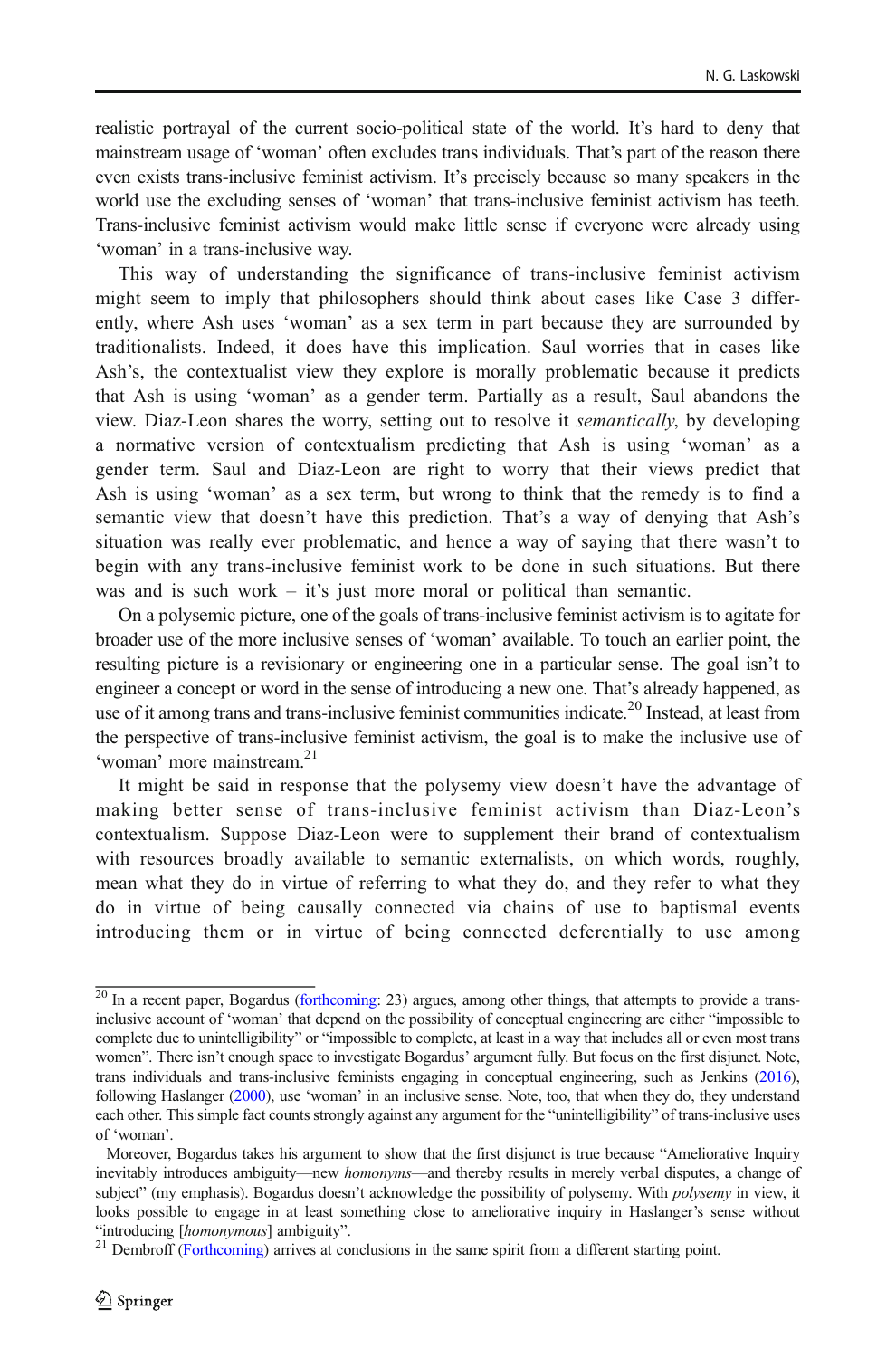communities of experts. Details aside, the upshot could be that mainstream use of 'woman' is maximally inclusive but speakers aren't aware of it.<sup>22</sup> If so, then it could be that one of the organizing goals of trans-inclusive feminist activism is to make everyone aware that they're using the word 'woman' inclusively already. Perhaps that's the best way to understand the significance of trans-inclusive feminist activism, instead.

This response raises a number of interesting issues that there isn't space to explore fully. Nevertheless, there are at least two reasons – one specific to the debate and one more general – to think it doesn't succeed in showing that Diaz-Leon's view of 'woman' makes better sense of trans-inclusive feminist activism surrounding it than a polysemous view. Suppose speakers are using 'woman' in a maximally inclusive way on a version of Diaz-Leon's view that is supplemented with externalist resources. If so, and this is the first specific reason, then it's hard to see why Saul and Diaz-Leon would ever have been worried about Ash's use of 'woman' in cases like Case 3. But even if they're mistaken to worry, as I've suggested above, it's not hard to see why they're worried.

Moreover, and this is the second more general reason, the English language is shot through with words that are polysemic.<sup>23</sup> Though the issue is underexplored, the fact that the English language, and most languages, for that matter, contain so many polysemic words seems to be in tension with strong forms of semantic externalism. Combining strong forms of semantic externalism with the fact that the English language contains so many polysemic words seems to suggest an implausible degree to which English speakers are ignorant or in error.

## 3 Conclusions

One of my main aims in this paper has been to show that Diaz-Leon's version of contextualism predicts that we use 'woman' much more often as a gender term than as a sex term, in a way that is at odds with the usage constraint. Along the way, I also put forward the claim that we should be open to ambiguity-based alternatives to contextualism, like a polysemy account of 'woman'. Admittedly, it's easy to walk away from these claims with the impression that the central upshot of this paper is that the whole family of contextualist views about 'woman' is hopeless.

But that's not quite right. As it happens, the jury is still very much out on how to understand the precise differences between contextualism and polysemy. Indeed, some philosophers suggest that there isn't much daylight between polysemy and contextualism.<sup>24</sup> It could be, then, that in defending a polysemic view of 'woman', I've defended a kind of contextualism. Moreover, I argued that attempts like Diaz-Leon's to make facts about the contextualist semantics of 'woman' line up with facts about how we ought to treat each other morally, by building morality into semantics,

 $22$  See Kripke [\(1972\)](#page-11-0) and Putnam ([1975](#page-11-0)) for canonical treatments. See Mallon [\(2017\)](#page-11-0) for a recent discussion of externalist views of social terms, errors in use, and other related issues.

<sup>&</sup>lt;sup>23</sup> As Fogal ([2016](#page-11-0)) points out, "...polysemy is utterly pervasive in natural language...and it affects both content and function words. It also tends to be both systematic and productive, with similar patterns of polysemy applying to similar words across many languages…the default hypothesis for pretty much any ordinary noun, adjective, or verb should be that it is polysemous, and thoroughly so."  $24$  See Recanati ([2017](#page-11-0)).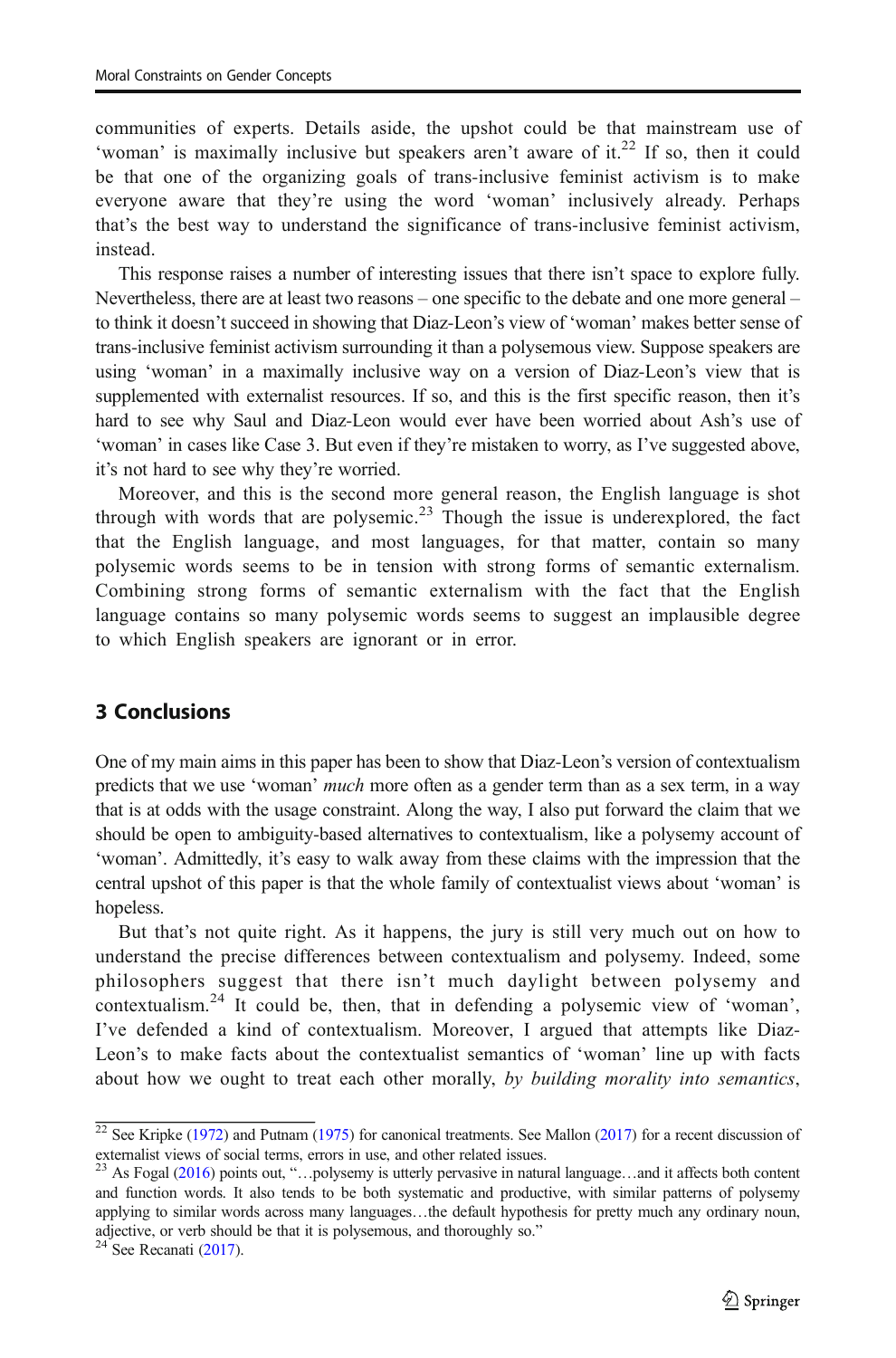<span id="page-11-0"></span>come up short. But not all contextualist views build morality into semantics. The contextualist view that Saul floats doesn't. So, I can also be read as defending *non*normative versions of contextualism like Saul's; at least, I can be read as offering such a defense, so long as what's really going on in cases like Ash's in Case 3 is appreciated – Ash's context is such that 'woman' is being used as a sex term now, but trans-inclusive feminist activists are working to create a society in which that's not the case later.

Whether a non-normative contextualism or polysemy ambiguity theory for 'woman' is best, it's worth emphasizing that such views are promising in part because they don't incorporate moral conditions into semantics. Instead of tasking semanticists with sorting out how it could be that the semantic facts line up with the moral facts, we should ask moral philosophers, including, especially, trans-inclusive feminist moral philosophers, what we ought to do in light of these facts failing to line up.

Acknowledgments Thanks to Robin Dembroff, Esa Diaz-Leon, Nathan Robert Howard, Sofia Huerter, Daniel James, Jennifer Saul, and Daniel Wodak for constructive feedback. Thanks also to audiences at The Nature and Significance of Social Kinds Workshop at the Institute for Advanced Studies in the Humanities in Essen, Human Kinds Workshop at KU Leuven, the 2018 Rocky Mountain Ethics Congress, the Philosophical Anthropology and Ethics Research Group seminar organized by Neil Roughley at Duisburg-Essen Universität, and the British Society for Ethical Theory.

### References

- Bettcher, T. 2013. "Trans Women and the Meaning of "woman."" In *The Philosophy of Sex*, ed. Nicholas Power, Raja Halwani, and Alan Soble. Lanham, Md.: Rowman and Littlefield
- Bettcher T (2017) Trans feminism: recent philosophical developments. Philos Compass 12(11):e12438

Bogardus, T. (forthcoming). "Some Internal Problems with Revisionary Gender Concepts". Philosophia:1–21 D'Arms J, Jacobson D (2000) Sentiment and value. Ethics 110(4):722–748

Dembroff, R. Forthcoming. "Real talk on the metaphysics of gender". Philos Top

Diaz-Leon E (2016) Woman as a politically significant term: a solution to the puzzle. Hypatia 31(2):245–258 Finlay S (2014) Confusion of tongues: a theory of normativity. Oxford University Press, Oxford

Fogal D (2016) Reasons, reason, and context. In: Lord E, Maguire B (eds) Weighing reasons. Oxford University Press

Haslanger S (2000) Gender and race: (what) are they? (what) do we want them to be? Nous 34(1):31–55

Jenkins K (2016) Amelioration and. Inclusion: Gender Identity and the Concept of Woman 126(2):394–421

Kripke, S. 1972/1980. Naming and necessity. Cambridge, Massachusetts, Harvard University Press

Leslie S (2015) "Hillary Clinton is the only man in the Obama administration": dual character concepts, generics, and gender. Analytic Philosophy 56(2):111–141

Mallon R (2017) Social construction and achieving reference. Noûs 51(1):113–131

Mikkola, M. 2017. "Feminist perspectives on sex and gender". In The Stanford Encyclopedia of Philosophy, ed. Edward Zalta. October 2017 edition. <http://plato.stanford.edu/>

Putnam H (1975) "The Meaning of "Meaning"." Mind, Language and Reality: Philosophical Papers. New York, Cambridge University Press 2:215–271

Rabinowicz W, Rønnow-Rasmussen T (2004) The strike of the demon: on fitting pro-attitudes and value. Ethics 114(3):391–423

Recanati F (2017) Contextualism and polysemy. Dialectica 71(3):379–397

Saul J (2012) Politically significant terms and philosophy of language: methodological issues. In: In Out from the Shadows: Analytical Feminist Contributions to Traditional Philosophy, ed. Oxford University Press, Sharon Crasnow and Anita Superson. Oxford

Kapusta S (2016) Misgendering and its moral contestability. Hypatia: A Journal of Feminist Philosophy 31(3): 512–519

Thomson J (1992) On some ways in which a thing can be good. Soc Philos Policy 9(2):96–117